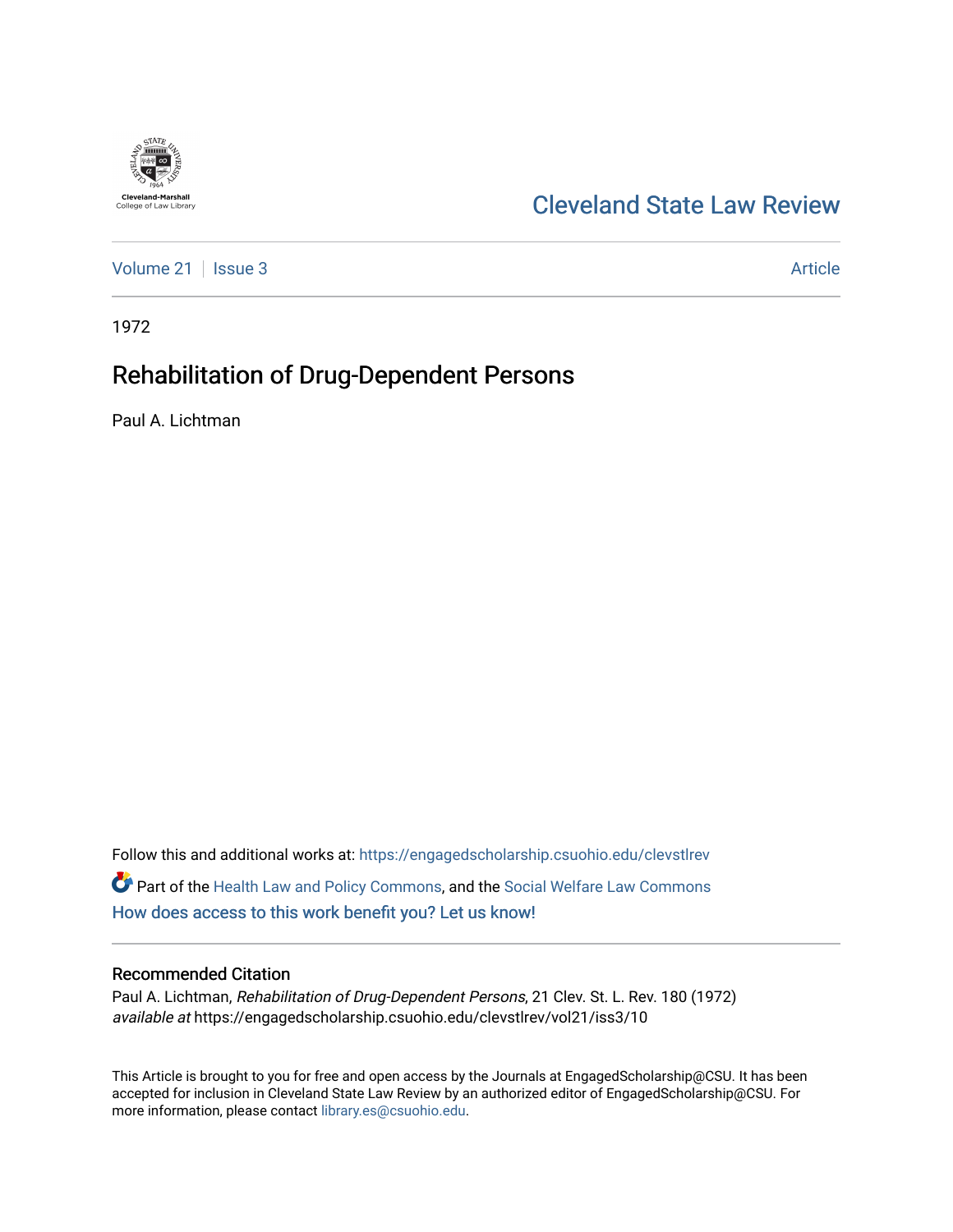### *Rehabilitation of Drug-Dependent Persons Paul A. Lichtman\**

*<sup>N</sup>*TODAY'S **FAST-PACED** SOCIETY, we are the witnesses of a very unusual phenomenon. People are consuming drugs at a rate never before realized.' Stimulant drugs are being taken to keep the individual going during the day.2 Depressant drugs are being ingested to help the individual bury his anxieties.<sup>3</sup> Drugs have been developed for practically every form of illness, whether organic or psychological.' The majority of people who do use the various kinds of legend<sup>5</sup> drugs do so legally, under a physician's<sup>6</sup> supervision. There is a growing minority, however, who abuse drugs to the extent that these individuals become what is currently known as drug-dependent.<sup>7</sup> This situation presents a clear and existing danger.

The problem of drug abuse is not confined to slum or ghetto communities, but is also a part of suburbia and more well-to-do societies.<sup>8</sup>

The federal government was aware of the drug problem as far back as 1909, when Congress deliberated on the disturbing increase of opium traffic in the United States. Congress subsequently passed the Narcotic Drugs Import and Export Act.9 This act and others to follow did little to curb the increase of illicit drugs into America. Federal laws which have dealt with the problem of drug abuse have very rarely included programs of education and rehabilitation for those who are already drug-dependent. These exceptions have also tried to answer such questions as: What about the individual who is drug-dependent but has not committed a crime, and should the state or Congress enact laws for the benefit of the drug-dependent person's welfare?

- **5** Certain drugs require the supervision of a medical practitioner and must bear the beyond CAUTION: Federal law prohibits dispensing without a prescription. 21 U.S.C.A<br>333, 352, 353, 355 (1964). The above requirement is commonly referred to as the<br>Durham-Humphrey Amendments to the Federal Food, Drug and C
- **6** The term physician includes any health practitioner who is licensed **by** state law to prescribe drugs.

<sup>\*</sup>B.S., Pharm., Long Island University; Third-year student at Cleveland State University College of Law; Practicing Community Pharmacist.

The author wishes to acknowledge the help and cooperation of Mr. Igor I. Sikorsky, Jr., member of the Connecticut Bar, who provided vital information necessary for the preparation of this article.

**<sup>I</sup>**G. Leinwand, *The Problem and the Challenge,* **DRUGS** 13 (1970) **;** G. Griffenhagen, *Respect Medicines,* NS10 **J. AM. PHARM.** *Ass'WN.* 447 **(1970).**

<sup>2</sup> G. Leinwand, *Supra* note 1 at 14.

**<sup>3</sup>** *Id.* at **15.**

**<sup>4</sup>** *Id* at **16.**

**<sup>7</sup>** THE MERCK **MANUAL OF** DIAGNOSIS Aqn **THERAPY 1153 (11th ed. 1966).**

**<sup>8</sup> J.** Finlator, *The Drug Syndrome in the Affluent Society,* 13 **J, FORENSIC SCI. 293, 296 (1968).**

**<sup>9 35</sup>** Stat. 614, ch. 100 (1909). For an excellent review of drug legislation, *see also C.* Hoff, *Drug Abuse, 51* MIL. L. REv. **161-180** (1971).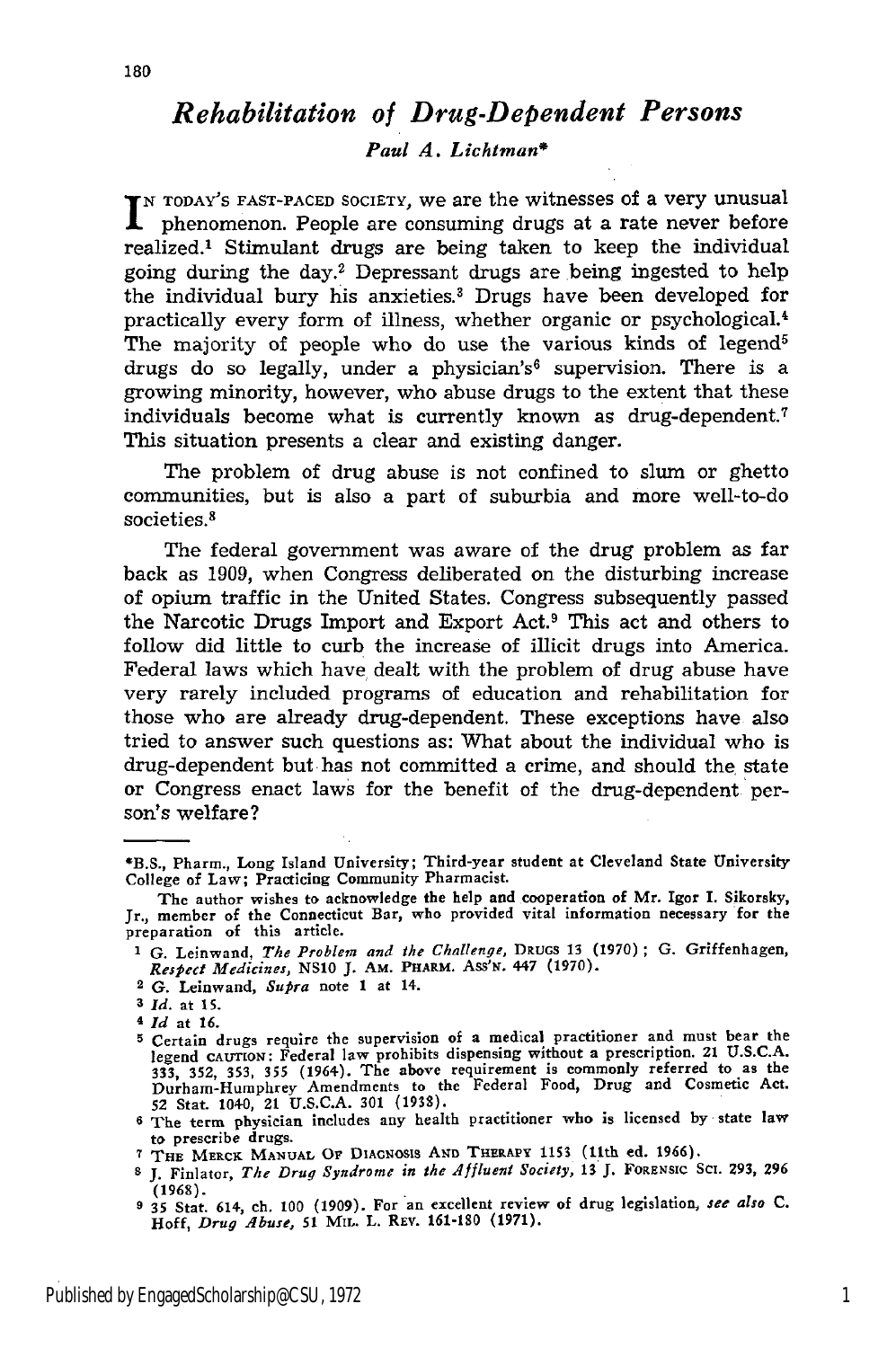#### **Drug Abuse and Society**

**For** the last twenty years many advocates of strict control of drugs and the treatment of its victims, have attempted to make the plight of the drug-dependent person known to society. One proponent for drug treatment and rehabilitation has stated:

Addiction is not only a disease, it is a dangerous disease for which there is no specific cure presently known to the civilized world. It is more dangerous than cancer. Cancer is not infectious; drug addiction is. Addiction is epidemic in metropolitan areas—it is the new bubonic plague and spreads on contact.<sup>10</sup>

Most medical authorities agree that there should be more research in the field of rehabilitation and in the prevention of relapses.<sup>11</sup> Leading medical experts suggest, with few exceptions, that withdrawal is usually successful only in a drug-free environment.<sup>12</sup> There are also those in the medical profession who believe that a better way to treat addicts is the English System of treatment.<sup>13</sup> Dr. Laurence Kolb, former medical director of the United States Public Health Hospital, Lexington, Kentucky, has stated before a Senate hearing on the rehabilitation of drug addicts that:

Europeans regulate narcotics, as we do, but they are not alarmed by addiction, as we so obviously are. They have never lost sight of the fact that, as a great English physician wrote in the 19th Century, "Opium soothes, alcohol maddens."

An English doctor is free to prescribe narcotic drugs exercising his professional discretion, when it is found, after prolonged attempts at cure of addiction, that the opiate cannot safely be discontinued or when it is demonstrated that the patient can lead a useful, normal life when a certain minimum dose is given regularly, but is incapacitated when the drug is entirely stopped. <sup>14</sup>

It should be noted, however, that the English experiment had to be recently revised. This revision was needed due to the lack of controls in dispensing of narcotics by British physicians, causing a new influx of young addicts.15 Presently only a few specialists are certified to dispense narcotics.<sup>16</sup>

Another approach to the treatment and rehabilitation of drugdependent patients is incarceration in a drug-free environment such as a hospital or similar facility.<sup>17</sup> The results, however, are far from

**<sup>&#</sup>x27;0** M. McDonald, *A Judge Looks at Drug Addiction,* TRIAL **16** (May/June 1971).

**<sup>11</sup> UNITED STATES DISPENSATORY AND PHYSICIAN'S PHARMACOLOGY** 452 (26th **ed. 1967).**

<sup>12</sup> L. **GOODMAN AND A. GILMAN, THE PHARMACOLOGICAL BASIS OF THERAPEUTICS 301 (4th ed. 1970).**

**<sup>13</sup>***Hearings on S. Res.* **62** and *S. Res* 173 *Before the Subcomm. to Investigate Juvenile Delinquency of the Senate Comm. on the Judiciary,* 84th Cong., 2nd Sess. 164- (1956). **14** *Id.*

**<sup>15</sup>**T. Bewley, and **0.** Ben-Arie, *Morbidity and Mortuality from Heroin Dependence, BR.* MED. J. **725** at 727-730 **(1968).**

*<sup>16</sup>Id.*

**<sup>17</sup>**L. **GOODMAN AND A.** GILMAN, *supra* note 13, at **305.**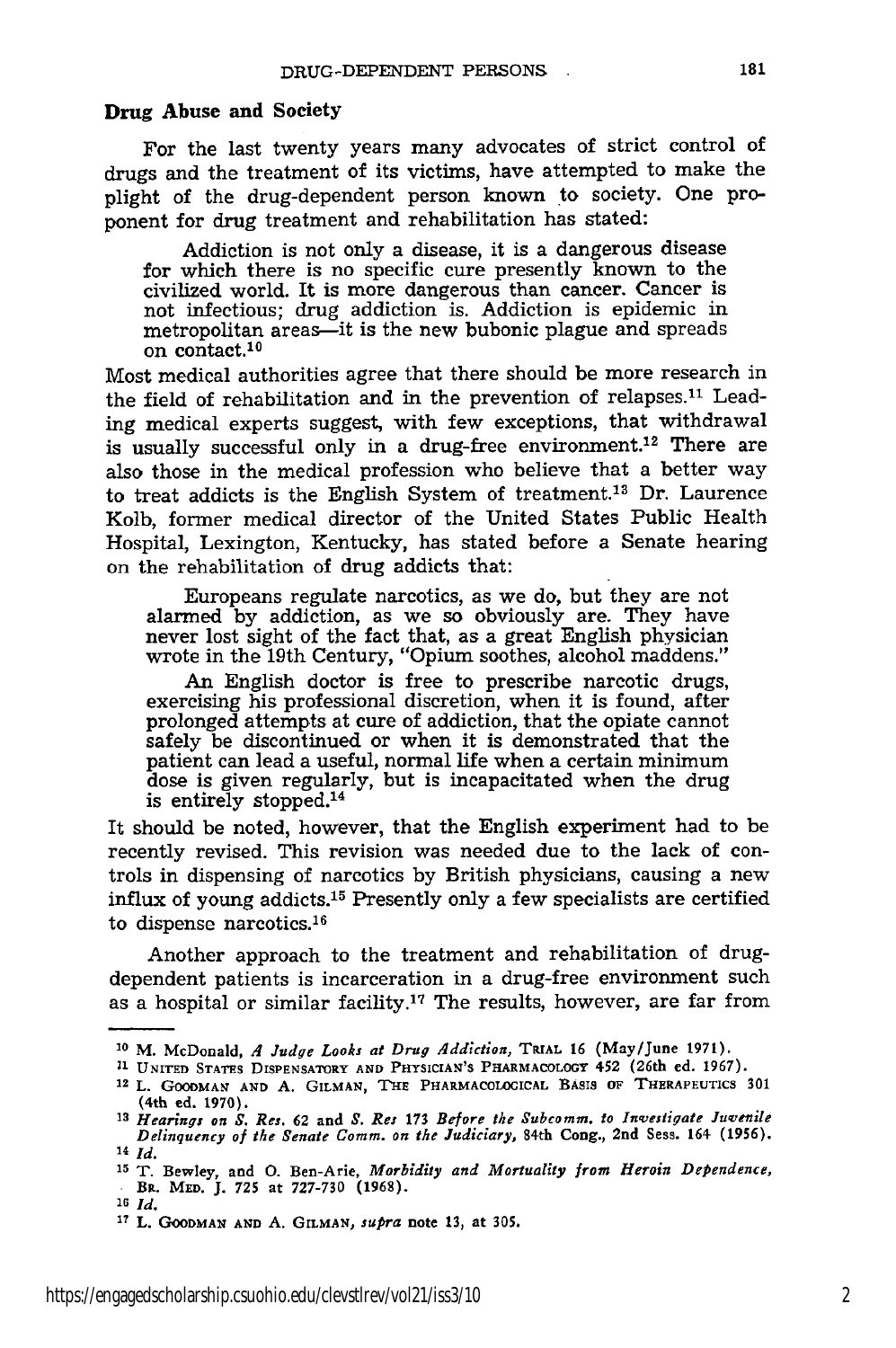satisfactory. Subsequent evaluations of data show that between 90% of patients completing only six months of the program and 46% of patients completing five years of the program become readdicted.18

Testifying before a House of Representatives Committee on Crime, the Hon. Jack H. Backman, member of the Massachusetts House of Representatives, gave the following account against compulsory incarceration:

As you, yourselves, the Congress, have decided, the compulsory incarceration of individuals because of drugs does not work. And as you know, you are closing down your independent institutions in Fort Worth and Lexington, Kentucky with the closing statement that this follows twenty or twenty-<br>five years of failure.

Compulsory treatment of a drug-dependent person can't work. For this reason our (Massachusetts Drug Commission) commission has recommended no compulsory treatment; only voluntary treatment of a drug-dependent person as an alternate to criminal prosecution. Not after he gets convicted, but before he goes to trial.19

From the above statement and additional testimony from subsequent investigations, it would seem that the most favorable program for the treatment of drug-dependent persons is the concept of civil commitment as opposed to criminal commitment.

The first jurisdiction to implement civil commitment was the District of Columbia.<sup>20</sup> Unfortunately, the patients committed under the District of Columbia statute were sent to the United States Public Health Service Hospital at Lexington, Kentucky. It is unfortunate because the relapse rate at this facility has been very high. $21$ 

Civil commitment programs are now found in other states, $22$  but information regarding their success remains to be shown.

We must not regard civil commitment as a cure-all because as a well-known authority on narcotic addiction once said:

Those who hope for basic reform are sometimes inclined to regard the civil commitment bandwagon as the opening wedge of a movement toward more important changes. This view may be right. It may, on the other hand, have the opposite effect because it is often viewed as a non-punitive, quasi-<br>medical program. If it fails or accomplishes little, ideas like that of locking addicts up in concentration camps may gain ground.<sup>23</sup>

**<sup>18</sup>** *Id. See also* H. Duvall, B. Locke, and L. Brill, *Follow up Study of Narcotic Drug* Addicts Five Years after Hospitalization, PUB. HEALTH REP., Wash. 78, 185-193 (1963).<br><sup>19</sup> Hearings on H. Res. 17 Before the House Select Comm. on Crime, 91st Cong., 1st

Sess. 212 (Sept. 1969).

<sup>20</sup> Public **Law 76-149, 67** Stat. **77 (1953),** Amending **Public Law** 84-764, **70 Stat. 609,** 42 **U. S. C. A.** 260a **(1956).**

**<sup>21</sup> L. GOODMAN and A. GILMAN,** *supra* note **13,** at **305.**

**<sup>22</sup> N.** Y. **MENTAL HYGIENE LAW** §§ **200-214** (McKinney **1971); CAL. HEALTH AND SAFETY CODE** § 11391 (West 1968). **23 A. LINDESMITH, THE ADDICT AND THE** LAW,,294 **(1965).**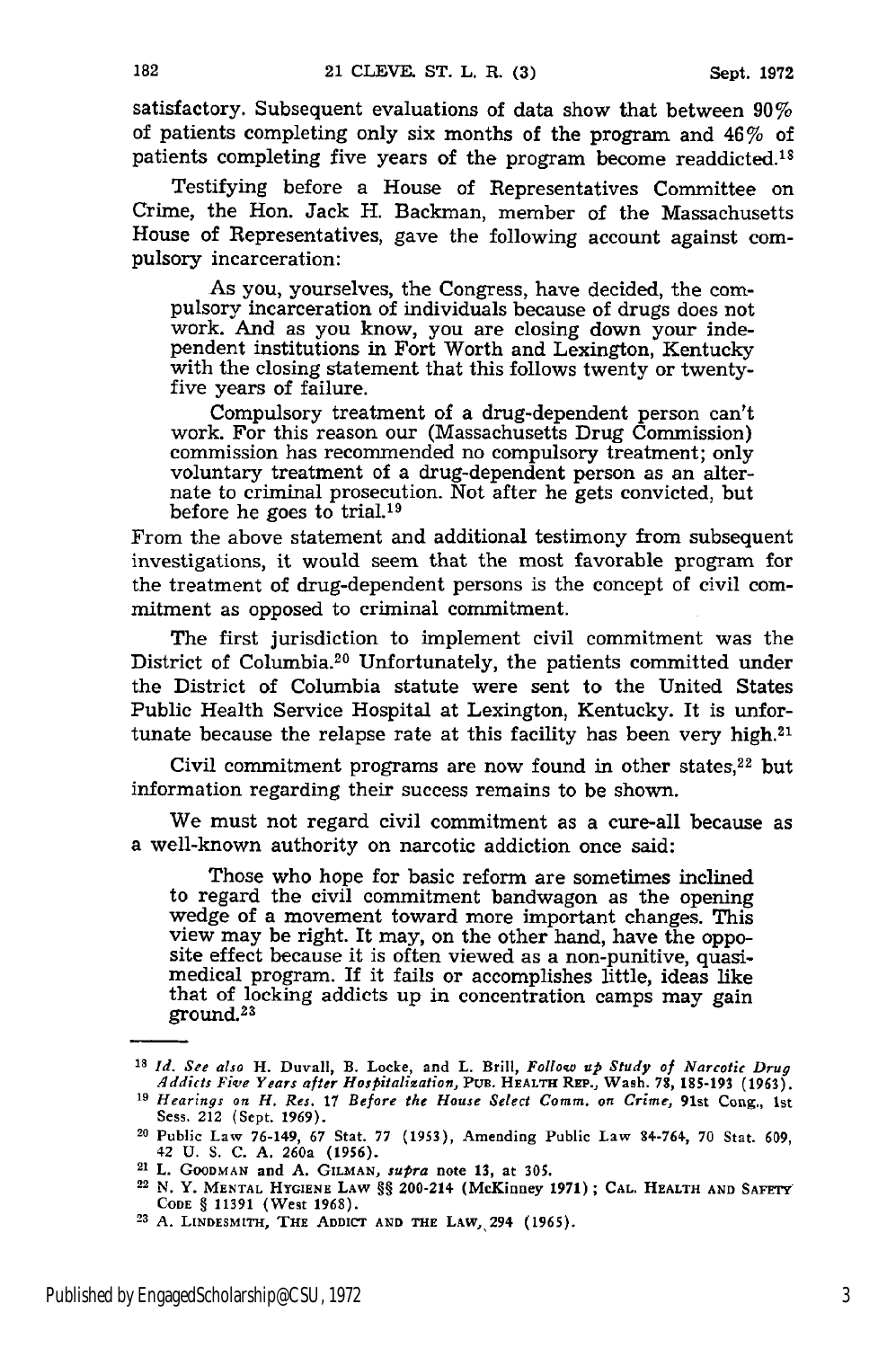Another form of treatment program which has gained much attention in recent years is the experimental program known as Synanon. Synanon is made up of former addicts who participate in the rehabilitation of current addicts. The addict must meet certain rigid admission requirements, most important of which is the addict's willingness to accept his present condition and to seriously want to be helped.<sup>24</sup> Above all, the addict must not want to use Synanon as an excuse to escape from society.<sup>25</sup>

A program similar to Synanon under government supervision is Daytop Village (formerly Daytop Lodge).26 Daytop Village operates under a grant from the National Institute of Mental Health and is operated by the Probation Department of the Supreme Court of the City of New York. As in Synanon, the addict who wishes to join Daytop must exhibit a strong desire to undergo rehabilitation.<sup>27</sup>

Since Synanon and Daytop Village are fairly recent attempts only scattered reports are available. However, the possibility of finally returning the addict as a useful member of society looks very favorable.28 Rehabilitation programs should be enacted with the cooperation of private groups like Synanon and with local and state governments.

#### **The State's Right to Punish, Enforce and Control.**

Mr. Justice Brewer, speaking for the Court in *Keller v. United States29* stated:

**...** that fact must not close the eye to the question whether the power to punish therefore is delegated to Congress or is reserved to the State.30

The above case dealt with the violation of a United States statute<sup>31</sup> dealing with prostitution. The above question brought before the Court was the right to punish. Does Congress or the state have this right? The *Keller* Court answered this question by stating:

Jurisdiction over such an offense comes within the accepted definition of police power. Speaking generally, that power is reserved to the States, for there is in the Constitution no grant thereof to Congress.32

**27 W. ELDRIDGE,** *supra* note **26 at 156.**

**<sup>24</sup>** Id at **296.**

<sup>2&</sup>quot; **W. ELDRIDGE, NARCOTICS AND THE LAW** 154 **(2nd ed. 1967).**

**<sup>26</sup>**Shelly **and Bassin,** *Daylop Lodge-A New Treatment Approach for Drug Addicts,* **11** CORRECTIVE **PSYCHIATRY 186 (July 1965).**

**<sup>25</sup> D. CASRIEL** and **G. AMEN,** DAYTOP, THREE **ADDICTS AND THEIR** CURE XV-XVi (1971) **(A** detailed analysis of the **Daytop concept is found at pp 136-150).**

**<sup>29</sup> 213 U.S. 138 (1909).**

*<sup>20</sup> Id.* at 144.

**<sup>31 34</sup>** Stat. at L. **898, 899 ch.** 1134 **(1907).**

<sup>32</sup> Keller v. United States, **213 U.S.** 138, at 144 (1909).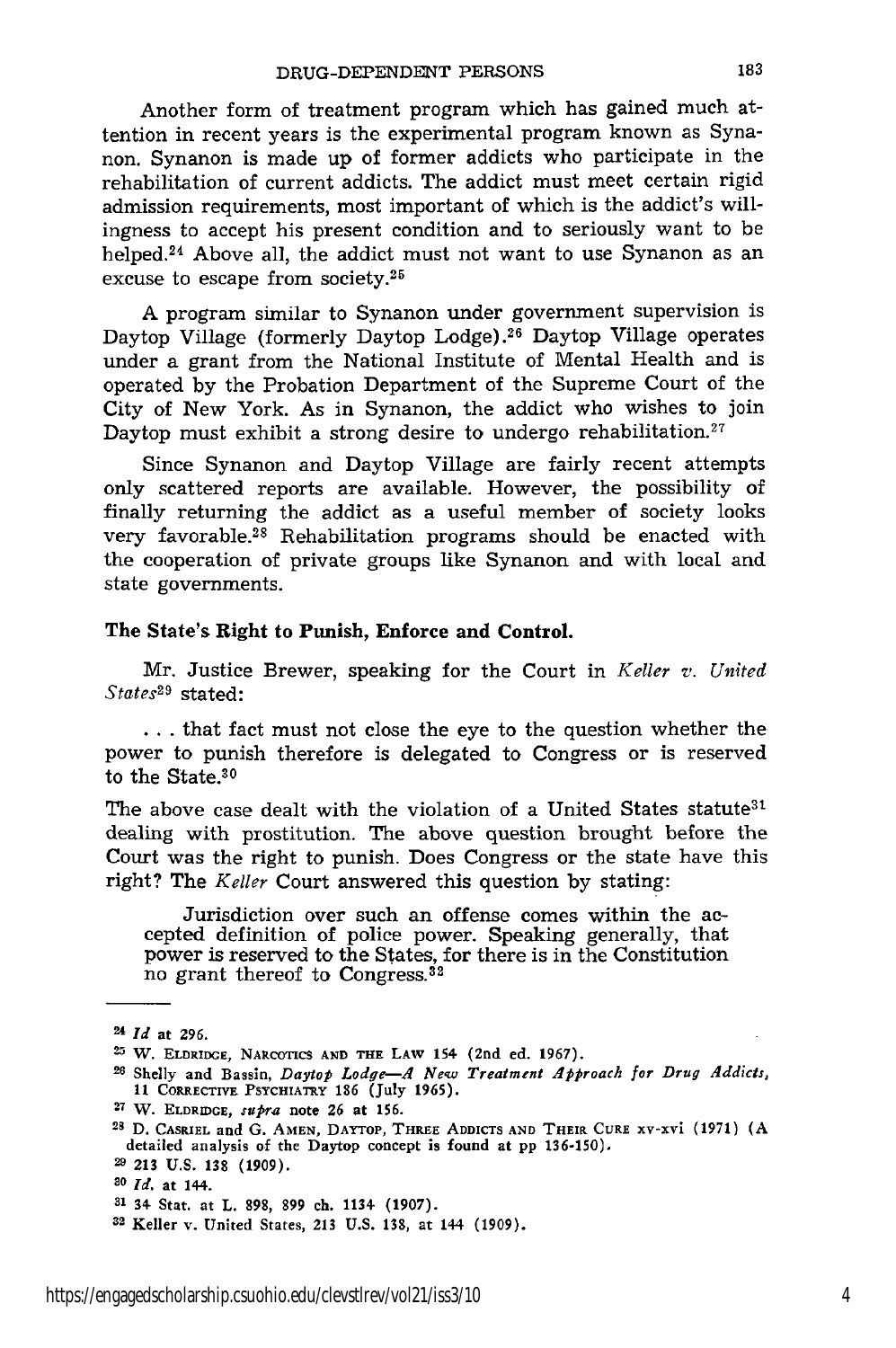The *Keller* Court also relied on the leading case of *Patterson v. Ken*tucky<sup>33</sup> where the court said:

... The power to establish the ordinary regulations of police has been left with the individual states, and cannot be assumed **by** the national government. (Cooley, Const. Lim. 574)34

The case of *Watson v. Maryland35* provides another illustration as to the use of a state's police power. This case involved a Maryland statute requiring all persons who wished to practice medicine to register in accordance with statutory provisions. In Mr. Justice Day's opinion, he very aptly stated that:

It is too well settled to require discussion at this day that the police power of the States extends to the regulation of certain trades and callings, particularly those which closely concern the public health. $36$ 

The above case was followed in *Polhemus v. American Medical Associaton,37* another leading case dealing with a state's statutory regulation of the practice of medicine. Circuit Judge Huxman stated in his opinion that:

It is recognized without exception that the police power of a state extends to the right to regulate trades and callings concerning public health.<sup>38</sup>

From the above decisions and others, $39$  the right of a state to regulate individuals, who are members of certain trades and professions, especially in the area of public health, has been upheld **by** the courts.

One of the few avenues available to states in the area of rehabilitation of drug-dependent persons is the utilization of their police power.

There have been several states which have enacted laws to provide for rehabilitation.<sup>40</sup> Connecticut has recently revised its drug

(Continued **on next page)**

**<sup>83</sup> 97 U.S. 501, 503 (1878).**

**<sup>84</sup>** *Id.*

**<sup>35 218</sup> U.S. 173 (1909).**

**<sup>30</sup>**Watson v. Maryland 218 **U.S.** at **176.**

**<sup>37</sup>**145 F. **2d 357** (10th Cir. 1944). **<sup>38</sup>**Polemus v. American Medical Ass'n, 145 F. **2d 357,** at **359** (10th Cir. 1944).

**<sup>39</sup>** American Consumer Industries v. City of **New York, 28 App. Div. 2d 38, 281 N. Y. S. 2d** 467 **(1967).** 40 Aaiz. REV. STAr. **ANN. § 36-141 (1968); ARK.** STAT. 1947 **ANN., 1971** REPLACEMENT

<sup>§§ 59-408</sup> et seg. (1971); CAL. HLTH. AND SAFETY CODE §§ 11390-11396 (1968);<br>CONN. GEN. STAT. ANN. §§ 10-19, 146, §§ 17-155 a, b, d, 176, 183, 190, 193, 199, 201<br>209, § 18-65, §§ 19-48a, 443-504, §§ 20-166, 180 (1967); FLA. et seg. (1972); ILL. ANN. STAT. 23 §§ 3501 et seg. (1957); BURNS' IND. STAT. ANN.<br>22-1201 et seg. (1957); IOWA CODE ANN. §§ 224A.1 et seg. (1971); La. REV. STAT.<br>40 § 1051 et seg. (1968); MASS ANN. LAWS 94 § 213 A (1967), (1971); REV. STAT. OF NEB. § 71-2017 (1971); N. H. REV. STAT. ANN. § 318-B (1969); N. Y. MENTAL HYGIENE LAW §§ 200-214 (McKinney 1971); PAGE'S OHIO<br>REV. CODE §§ 3719.51, 3719.61 (1970) (These Ohio statutes do not provide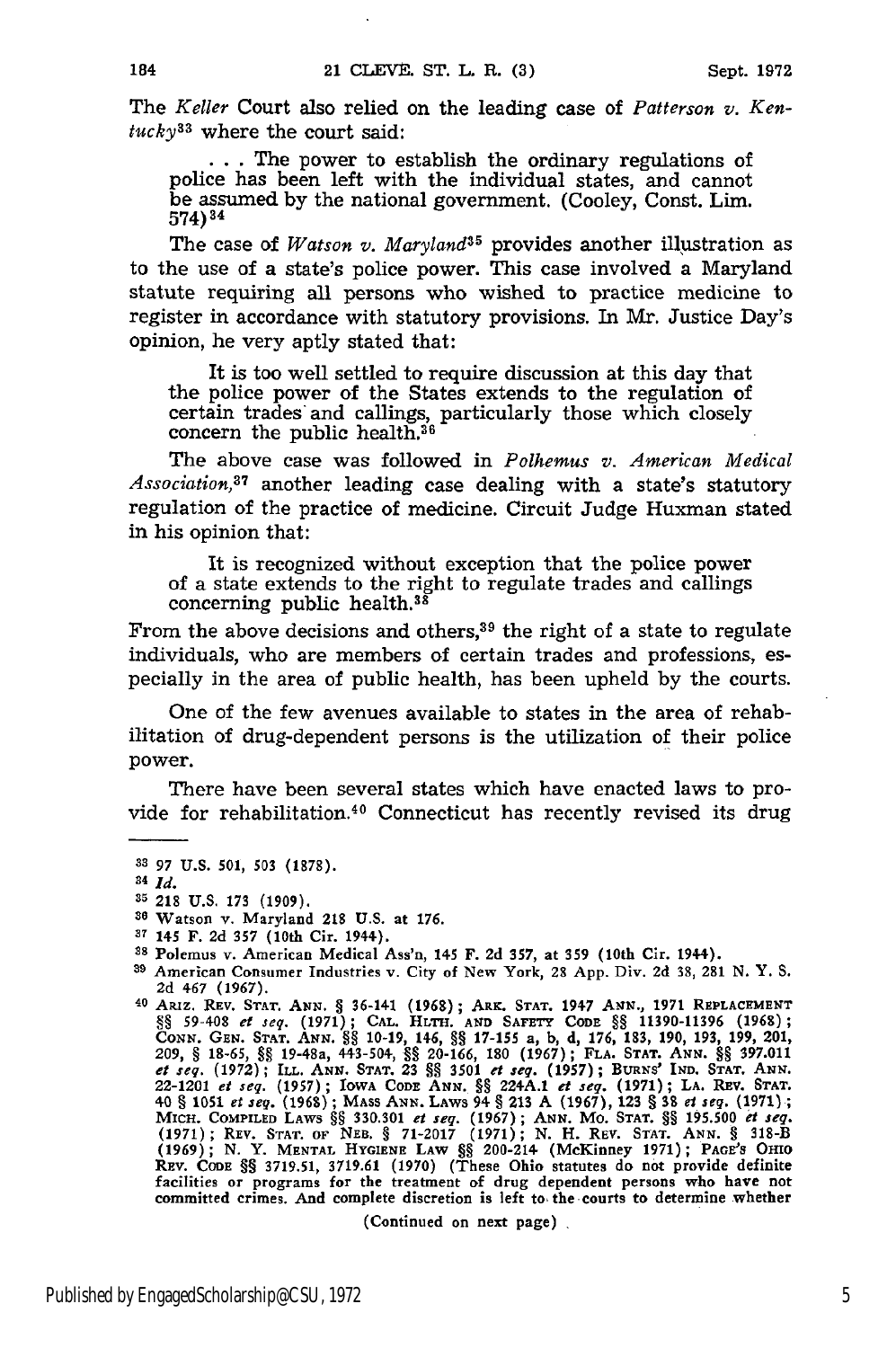abuse statutes to encompass not only narcotics addicts but all drugdependent persons.41 Part III of the Connecticut statute, which deals with the treatment of drug-dependent individuals, states that drugdependence is not a criminal but a medical problem.42 Authority to administer the statute is placed with the Commissioner of Mental Health. 48 When a person is found to be drug-dependent, he does not face a jail or a prison term but is committed to a state approved health facility.<sup>44</sup> That statute declared that drug abuse was in fact a medical problem,45 but another section required that all medical practitioners report the names of drug dependent patients. $46$ 

The question of constitutionality regarding the above patient disclosure statute was recently decided in *Felber v. Foote.4 7* The court in *Felber* held that §19-48a of the Connecticut statute did not violate any of the rights inherent in the physician-patient relationship.<sup>48</sup> The court also implied that the statute was a reasonable exercise of Connecticut's police power.49 The *Felber* court also used the Connecticut statute<sup>50</sup> requiring physicians to report patients who suffer from communicable diseases as an analogy.<sup>51</sup> In each situation the court felt that the duty to report such information was a reasonable requirement and in the best interests of the public. It must be pointed out, however, that the above court action was brought before the psychiatrist had actually treated the patient. Had the disclosure been made after such treatment, the court may have reached a different result. Then the question of physician-patient privilege may have played a more important role. The question remains to be decided if, and when, the situation actually occurs. The *Felber* court upheld

*<sup>44</sup>***CONN. GEN. STAT. ANN.** §§ 19-491-499 **(1967).**

<sup>(</sup>Continued from preceding page)

convicted persons are eligible for medical treatment if proper petition is made. This Ohio statute was recently discussed in State v. Stewart, 58 Ohio Op. 2d 188, 279 N. E. 2d 894 (Ct. Com. Pleas, Hamilton County, Crim. Div., Dec. 20, 1971). Judge Kraft ruled that a drug dependent person convicted of a crim **ANN.** 43 A **§§ 651** *et seq.* (1971); GENERAL LAWS OF R. I., 1968 REENAcTMENT, §§ 21-28.2 et seq. (1970); CODE OF LAWS OF S. C. §§ 32-995 et seq. (1968); S. D. COM<br>PILED LAWS OF 1967 § 27-8-1.1 (1970); TENN. CODE ANN. § 52-1432 (4) (1971); WEST'S **WIS. STAT. ANN.** 8§ 161.60-161.65 **(1970).**

<sup>41</sup> **CONN. GEN. STAT. ANN.** §§ 10-19, 146, §§ **17-155a, b, d,** 176, **183,** 190, **198,** 199, 201, **209,** § **18-65, §§ 19-48a, 443-504, §§ 20-166, 180 (1967).**

<sup>42</sup>*Id.* at § **19-487.**

*<sup>43</sup>Id.* (The Mental Health Commissioner's **authority** is **subject to the** regulatory activity **of** the Comms. **of Health and Consumer** Protection, the **courts, the** State **Prosecuting** Attorney, **and** police authorities **in dealing** with **illicit** activity).

<sup>45</sup>*Id.* at § **19-487.**

<sup>46</sup>*Id.* at § 19-48a.

**<sup>17 321</sup> F. Supp. 85 (D. Conn. 1970).** Author's note: This case **and some of the** subsequent cases are courts **of first impression. For** whatever reasons these cases have **not been** appealed.

<sup>48</sup>*Id.* at **87.**

*<sup>49</sup> Id.* **at 89.**

**<sup>50</sup> CONN.** GEN. **STAT.** *ANN.* § **19-89** (1967).

**<sup>51</sup> Felber v. Foote 321 F. Supp. 85 (D. Conn. 1970).**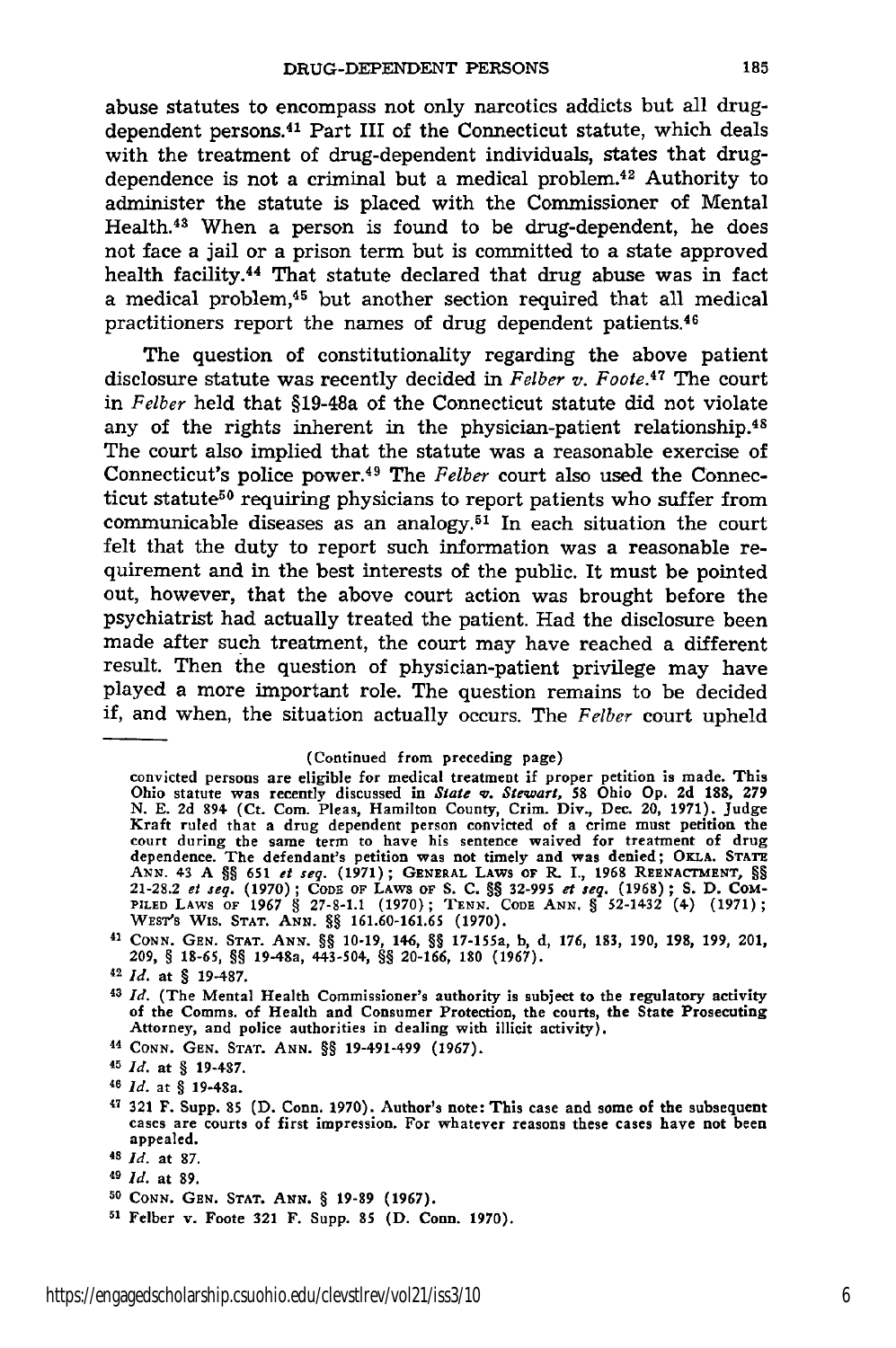the right of a state to regulate a profession when the information to be gathered is for the public welfare.<sup>52</sup>

#### Treatment and Rehabilitation

The desire for a state or municipality to collect information regarding drug-dependent patients is mainly for the purpose of the rehabilitation of its residents. It is not an invasion of privacy of the state's health professions and/or private citizens.

The drug problem is not, however, confined within a state's borders, but is national in scope. Recently, Congress also has seen fit to exercise its police power for the public welfare. An example of the exercise of the police power of Congress is the Narcotic Addict Rehabilitation Act (NARA).<sup>53</sup> It was the purpose of Congress that there should be a way for those persons, who are addicted to narcotic drugs, to receive treatment and hopefully be restored to health. $54$ This type of medical treatment is not only available to those charged with or convicted of violating federal laws,<sup>55</sup> but is also available to those persons not charged with any crime.56

The constitutionality of the Narcotic Addict Rehabilitation Act was raised in *Ortega v. Rasor.*<sup>57</sup> The *Ortega* court held that the federal act was not invalid because:

The power of the Congress of the United States to pro- mulgate laws for the betterment of the public health, morals, safety, and welfare is beyond question. $58$ 

The court took notice that the petitioner had voluntarily initiated the proceedings for his civil commitment.59 The petitioner also knew exactly what he was doing as evidenced by the transcript at his hearing as well as by the transcript of voluntary commitment.<sup>60</sup> In view of the evidence, the court held that the petitioner was not deprived of his liberty even though he had committed no crime.61 The *Ortega* court is in complete agreement with the decision reached in *Felber,* that when protecting the public welfare is involved, the enactment of police power statutes is a proper exercise of governmental authority.<sup>62</sup>

*55 Id.*

**56** *Id.*

**<sup>52</sup>***Id.*

**<sup>53</sup>**Pub. L. **91-513,** 84- Stat. **1236,** *Amending* Pub. L. **89-793, 80** Stat. 1438 (1966). The purpose of the amendment is to provide increased research into and prevention of drug abuse and drug dependence, to provide for treatment and rehabilitation of drug abusers and drug dependent persons, and to strengthen existing law enforcement authority in the field of drug abuse.

*<sup>54</sup> Id.*

**<sup>57 291</sup>** F. Supp. **748 (S. D.** Fla. 1968), *But cf.* Robinson v. California, **370 U.S. 660** (1962) (decision involved the constitutionality of a state statute calling **for** the imprisonment of narcotic addicts who have not committed any crimes).

**<sup>5</sup>** *Id.* at **750.**

**<sup>59</sup>***Id.* at **751.**

**<sup>60</sup> id.** at **752. <sup>61</sup>***Id.*

*<sup>6&#</sup>x27; Id.* at 751.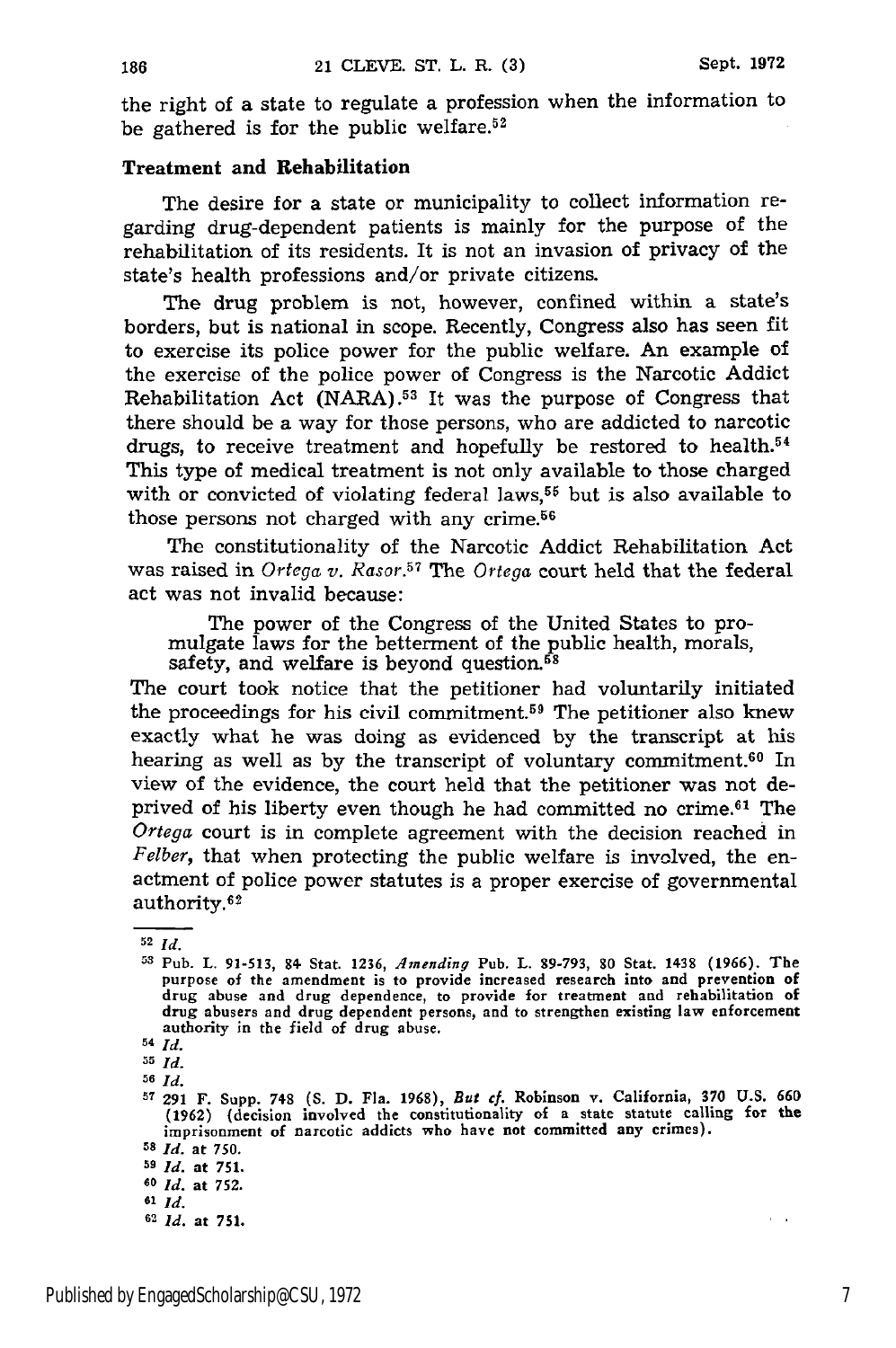The constitutionality of the **NARA** was also upheld in the recent case of *United States v. Turner.63* In this case the defendant, who was a drug addict, petitioned the court to be admitted for treatment under Title I of NARA.<sup>64</sup> The court held that the defendant was not eligible for treatment because he had been convicted of a crime of violence.<sup>65</sup> This exclusion was provided by Congress in the NARA.<sup>66</sup> It was stated in the facts that the defendant was convicted in **1970** as an adult for petit larceny, and in 1971 for a violation of the Uniform Narcotics Act. The defendant stated that his exclusion from Title I of the **NARA** was unconstitutional in that the provisions of the **NARA** arbitrarily excludes from treatment those persons charged with or convicted of crimes of violence. The court noted, however, that even though there are no facilities in the District of Columbia for addicts such as the defendant, there are federal facilities such as the **NARA** Rehabilitation Center at Lexington, Kentucky, available for individuals with problems similar to the defendant's.<sup>67</sup> Since treatment is afforded to individuals similar to the defendant, the Court upheld the constitutionality of Title I of the NARA on its fact and as applied.<sup>68</sup>

President Nixon, realizing the spread of drug abuse throughout our nation, formed the Ad Hoc Committee on Drug Abuse in 1969.69 One purpose of this committee was to start a dialogue for the prevention and control of drug abuse.70 After discussing many types of drug abuse programs, Congress finally amended the Public Health Service Act and other laws to bring the problem of drug abuse under one law known as the Comprehensive Drug Abuse Prevention and Control Act of 1970.<sup>71</sup> The purpose of this act, as set forth in its preamble is:

**...** to provide for treatment and rehabilitation of drug abusers and drug-dependent persons; and to strengthen existing law enforcement authority in the field of drug abuse.<sup>72</sup>

The new law not only tries to control the legal channels of abused drugs such as the physician and pharmacist, 73 but also the manufacturer and the distributor of controlled substances.<sup>74</sup> Some authorities feel that the physician and pharmacist have been the subject of far

**<sup>6 337</sup>** F. Supp. 1045 **(D.D.C.** Feb. **25, 1972).**

<sup>64 28</sup> **U. S. C.** §§ **2901** et *seq.* **(1970).**

**<sup>65</sup>**United States v. Turner, **337** F. Supp. 1045, at 1043-49 **(D.D.C.** Feb. **25, 1972).**

**<sup>66</sup> 18 U.** S. **C. §** 4251 **(f)** (i); 28 **U. S. C. § 2901 (g)** (i).

**<sup>67</sup>**United States v. Turner, **337 F.** Supp. 1045, at 1047-48 **(D.D.C. Feb.** 25, **1972).**

<sup>68</sup> Id. at 1048, 1049. The District Court relied heavily on Baxstrom v. Herold, 383 U.S. 107 (1966) and the more recent case of United States v. Leazer, — F.2d — (D.C. Cir. Jan. 19, 1972) where the Leazer court stated that Title I of the NARA (D.C. Cir. Jan. 19, 1972) where the Leazer court stated that Ti **<sup>69</sup>S.** Yolles, *The Drug Phenomenon, NS10* **J.** AM. **PHARM. Ass'N** 403, at 407 (July **1970).**

**<sup>70</sup>** *Id.*

**<sup>71</sup>** Pub. L. 19-513, 84 Stat, 1242, 21 **U.** S. **C. A. 801** (1970).

**<sup>72</sup>***Id.* at Preamble.

**<sup>73</sup>***Id.* at Title II Part **C** § 302.

**<sup>74</sup> Id.**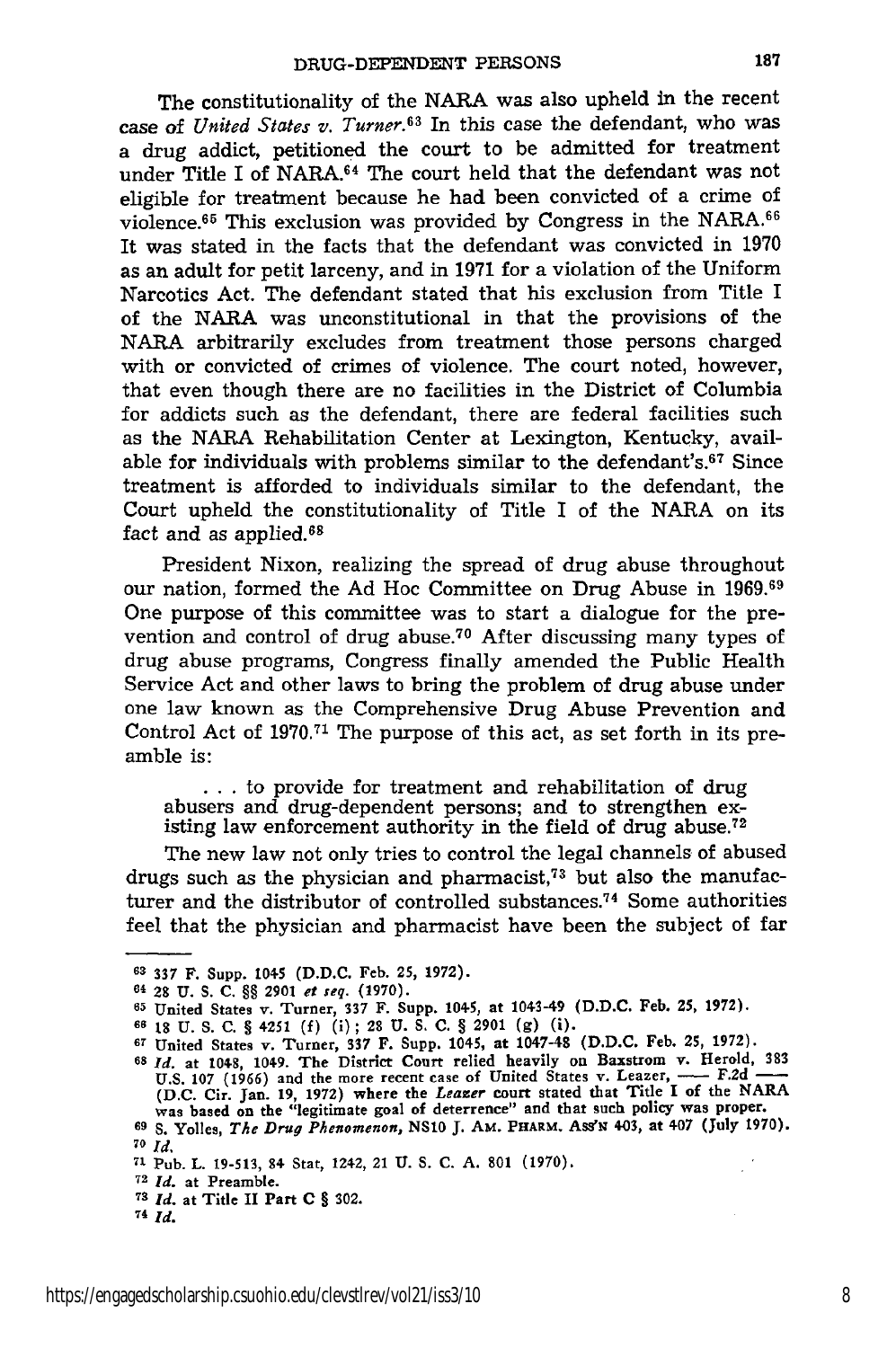too many controls and that this recent act will add one more law to an already over-flowing barrel.<sup>75</sup> Others feel, however, that the medical professions have not done enough in the field of drug abuse.<sup>76</sup> It must be remembered that the Comprehensive Drug Abuse Act not only provides for control but provisions are also made for education and rehabilitative programs $77$  and assisting states in their own drug abuse programs.<sup>78</sup>

With the enactment of the Comprehensive Drug Abuse Act, the country seems to be moving in the right direction. The rehabilitation and education programs will be administered by the Secretary of Health, Education and Welfare79 while the control of drugs of abuse will be administered by the Attorney General.<sup>80</sup>

#### Case Study-The New York Statute and Paul James

In 1966, the Legislature of the State of New York, under the guidance of Governor Nelson Rockefeller,<sup>81</sup> passed what is now known as sections 200-217 of the Mental Hygiene Law. This law dealt with the comprehensive treatment and rehabilitation of drug addicts. The constitutionality of this new law was upheld by the Supreme Court of New York, Bronx County, in *it re Spadafora.8 2* Mr. Justice Waltemade, speaking for the court, held that compulsory rehabilitation is valid.<sup>83</sup> This law popularly known as the Narcotic Addiction Control Law, provided that the certification of persons who are allegedly drug addicts for treatment and admittance to an appropriate institution.<sup>84</sup>

The Mental Hygiene Law provides for aftercare and supervision of drug addicts who have completed a prescribed course of inpatient treatment where the Narcotics Addiction Control Commission (NACC) believed that the drug addict would benefit from such a program.<sup>85</sup> The Commission had the power to return any drug addict from aftercare to inpatient treatment.<sup>86</sup> Admission or certification of a drug addict to an institution did not forfeit or abridge any of the rights of such person, as a citizen of the United States or of the State of New York, including the right to register or vote. $87$  The facts or

- **<sup>79</sup>**Pub. L. 91-513, Title I Part E **§** c4 (1970).
- **<sup>80</sup>**Pub. L. 91-513, Title **II** Part B § 201 (1970).
- **<sup>81</sup>***In re* Spadafora, 54 Misc. 2d 123, 281 **N.Y.S.** 2d **923** at 927 (Sup. Ct. 1967).
- **s2 54** Misc. **2d.** 123, 281 N.Y. 2d **923** (Sup. Ct. 1967).
- *83 Id.*

**<sup>75</sup> G. Scharringhausen,** Pharmacy and the Pharmacist, **DRuG** Topics **17 (May 24, 1971).**

**<sup>76</sup>**H. Davidson, *Drug Abuse Epidemics: Why?* **PHARMACY TIMES** 14 (Nov. 1970) (Dr. Davidson was editor of the Journal of the Medical Society of New Jersey at the time the editorial was written).

**<sup>77</sup>**Pub. L. 91-513, Title I Part D § **256, 82** Stat. 1009, (1970).

**<sup>78</sup> Pub.** L. 88-164, 77 Stat. 291 (1963), *Amending* Pub. L. 90-31, **81** Stat. **79** (1967).

<sup>84</sup> N.Y. **PUBLC HEALTH** LAW, §§ **3300** *et seq.* (McKinney **1966).**

**<sup>85</sup>**N.Y. **MENTAL HyGiENE** LAW, §§ **210, 212** (McKinney **1966).**

**<sup>86</sup>***Id. 87 id.* **at 9 206-b.**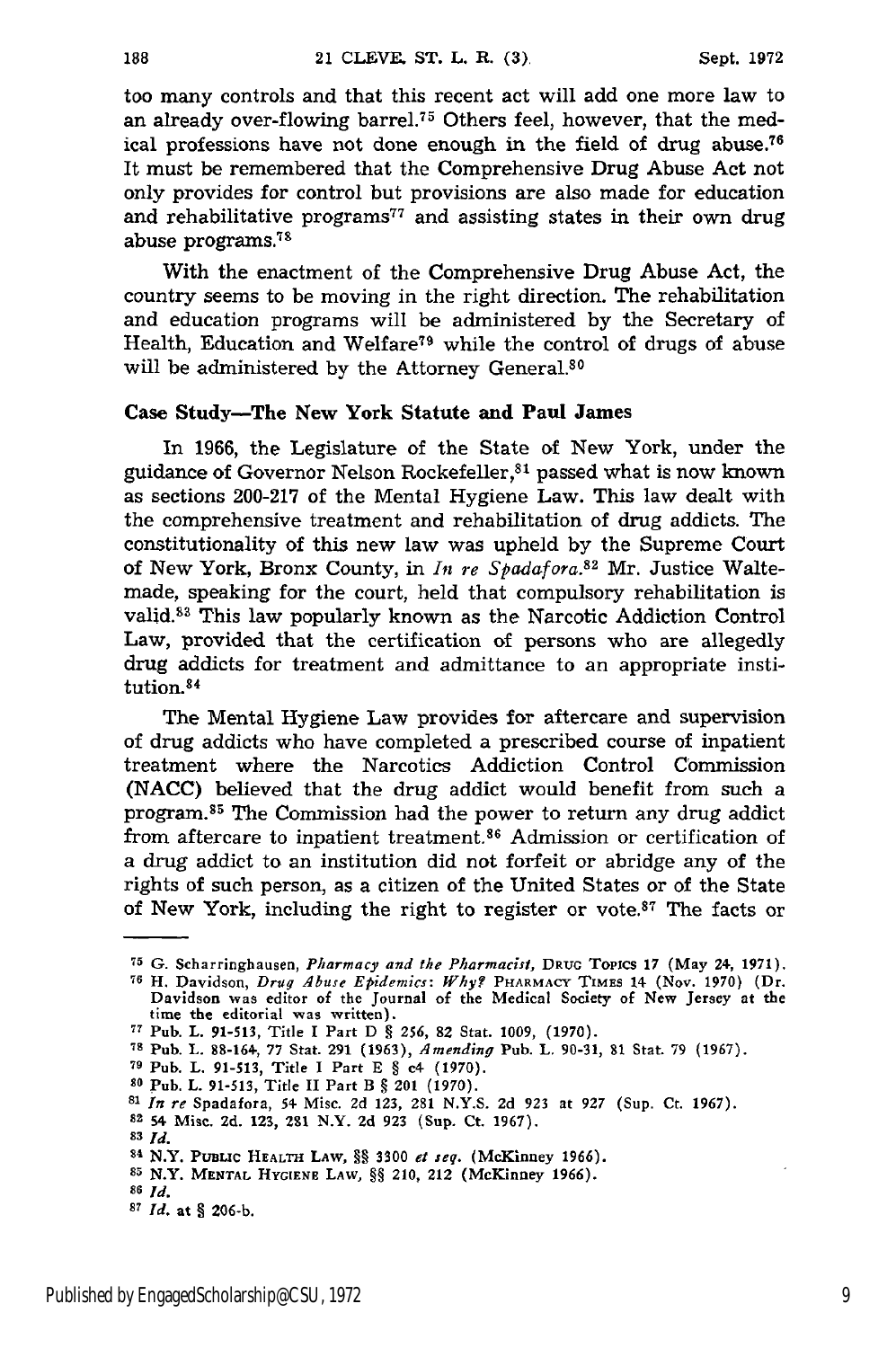proceedings relating to the admission, certification or treatment of any such drug addict could not be used against him or without his consent in any court proceeding.88 A drug addict, upon voluntary application, may be admitted to any state hospital or facility having special facilities for the treatment of such addiction. In such cases he may be retained for an indefinite period not exceeding thirty-six months at the discretion of the court.<sup>89</sup>

The procedures of the above act were still to be tested. This test came in the spring of **1967,** just several months after the law took effect.90 On May 2, **1967,** a justice of the Supreme Court of New York County issued a warrant for the apprehension and detention of Paul James, pursuant to section **206,** subd. 2 (a) of the Mental Hygiene Law. This warrant was issued upon the petition of Anna James (mother of the alleged addict) who declared that her petition was based upon reasonable grounds that her son was an addict.91 It was this petition and subsequent events leading to Paul James' commitment which created much confusion as to the constitutionality of the new law.

Also on May 2, **1967,** Paul James was brought to the Edgecombe Reception Center, a New York State narcotic addiction control facility. On May **3,** James was examined **by** a physician who stated that in his opinion, from the history obtained from the alleged addict and from James' physical examination, he should be certified **by** the court as a narcotic addict as defined in section 201 of the Mental Hygiene Law. 92 On May **15, 1967,** Paul James, after several hearings with counsel, was certified an addict to the care and custody of the **NACC** pursuant to section **206** subd. 4(c) of the Mental Hygiene Law.98 Paul James exercised his right to have a jury trial pursuant to section **206.7.** On July **31, 1967,** the jury rendered a verdict of "Yes" to the question-"Was Paul James a narcotic addict at the time of the medical examination on May 3, **1967"?94** Judge Spiegel stated in  $In \text{ } re \text{ } James95$  that the burden of proof is on the state to prove that such person is in fact an addict, $96$  and that only a preponderance of evidence is needed for jury to rule for commitment as in any civil case. 97 On the appeal to the same court, James alleged that the statute was unconstitutional.<sup>98</sup> The defense stated that the statute violated the Fifth, Sixth and Fourteenth Amendment of the United States Constitution.

**89** *Id.* **at** § **206.**

**<sup>88</sup>** *Id.*

*<sup>90</sup> In re* James, 54 **Misc. 2d** 514, **283 N.Y.S. 2d 126 (Sup. Ct. 1967),** *rev'd* 22 N.Y. **2d 545, 240 N.E. 2d 29, 293 N.Y.S. 2d 531 (1968).**

*<sup>11</sup> Id.* **283 N.Y.S. 2d** at **129, <sup>92</sup>***id.*

*<sup>99</sup> Id.*

*<sup>94</sup> id.*

**<sup>95</sup>** *In re* James, 54 Misc. **2d 300, 282 N.Y.S. 2d** 408 (Sup. **Ct. 1967).**

*<sup>96</sup> Id.,* **282 N.Y.S. 2d** at 410.

*<sup>97</sup> Id.* at 412.

**<sup>18</sup>***In re* James, **54** Misc. **2d** 514, **283 N.Y.S. 2d 126** (Sup. **Ct. 1967),** *rev'd* 22 N.Y. **2d 545,** 240 **N.E. 2d 29, 293 N.Y.S. 2d 531 (1968).**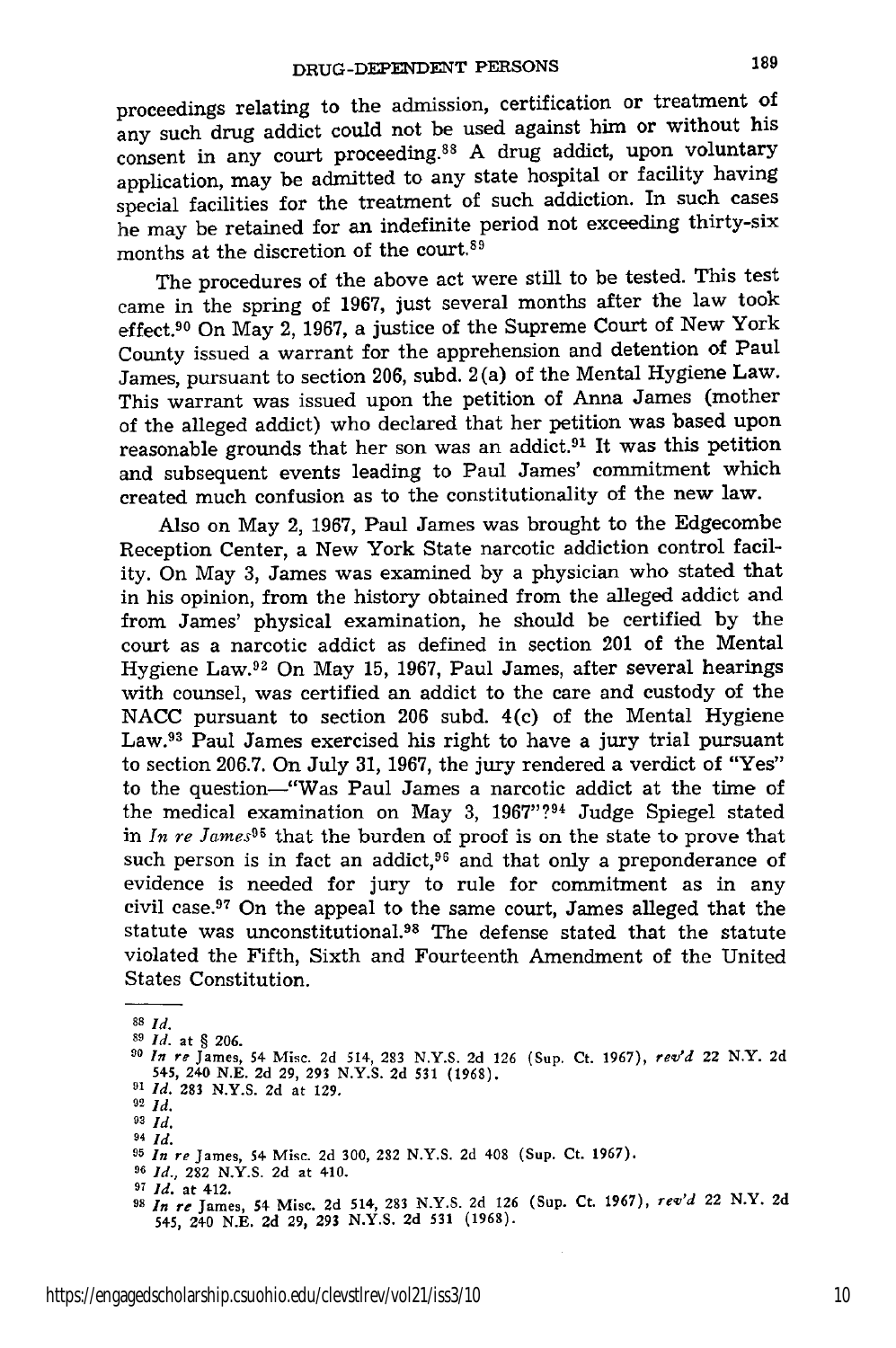Paul James was first examined by a physician at the Edgecombe Reception Center. During this examination, he admitted that he used heroin and that he had been addicted to drugs. The physician had the statutory right to conduct the examination.<sup>99</sup> However, no direction is contained in this Article for the doctor to advise the addict that anything said may be held against him.100 These admissions were used by the physician at James' jury trial. Speaking for the court, Judge Spiegel stated that this practice was a violation of requirements stated by the United States Supreme Court decision in *Miranda v.* State of Arizona.<sup>101</sup> According to the holding in *Miranda*, the prosecution may not use statements from custodial interrogation unless procedural safeguards against self-incrimination are used.<sup>102</sup> The *James* Court stated that from the issuance of the warrant up to the appeal, Paul James had been under complete control and authority of the NACC, including detention in an addiction hospital.<sup>103</sup> This entire procedure violated the provisions of *Miranda* even though Paul James was not accused of a crime.104 It is well settled law that addiction to drugs is not a crime.<sup>105</sup> Judge Spiegel stated that the basic provisions of the new law are sound . **..** but the adequate safeguards of due process are not to be forgotten.<sup>106</sup> Concluding, the *James* Court held that the procedure for apprehension and detention of James was a violation of Amendments Five, Six and Fourteen of the U. S. Constitution.<sup>107</sup>

On appeal, however, brought by the Narcotics Addiction Control Commission, the *James* decision was reversed.<sup>108</sup> The Appellate Court with one Justice dissenting and one Justice concurring in result, held that the statements of James to the physician did not prejudice his rights because a medical examination would have been ordered by the court anyway and counsel was provided after the examination.<sup>109</sup> The Narcotics Addiction Control Act also should not fail since there are safeguards such as trial before court and jury.110

In his concurring opinion Justice Capozzoli very aptly stated:

It must be remembered that the purpose of the statute under consideration is not to punish those who come within

**<sup>0</sup>** N.Y. **MENTAL HYGIENE** LAW, **§ 206** subd. 3 **(1966).**

**<sup>109</sup>***In re* James, 54. Misc. 2d 514, **283** N.Y.S. **2d** 126, at 132 (Sup. Ct. 1967), *rev'd* 22 N.Y. 2d 54-5, 240 N.E. **2d** 29, 293 N.Y.S. 2d **531** (1968).

**<sup>101</sup>** 384- **U.S.** 436 **(1966).**

**<sup>102</sup>***In re* James, 54- Misc. 2d 514, **283 N.Y.S.** 2d **126,** at **137** (Sup. Ct. **1967),** *rev'd* 22 N.Y. 2d 545, 240 N.E. 2d 29, **293** N.Y.S. 2d 531 (1968). **<sup>108</sup>***Id.,* **283 N.Y.S. 2d** at 149.

*<sup>101</sup> Id.* at **150.**

**<sup>105</sup>**Robinson v. California, **370** U.S. **660 (1962).**

**<sup>106</sup>***In re* James, 54 Misc. 2d 514, **283 N.Y.S.** 2d 126, **at** 150 (Sup. Ct. **1967),** *rev'd* <sup>22</sup> N.Y. 2d 545, 24-0 N.E. 2d 29, **293** N.Y.S. 2d **531** (1968).

**<sup>3-</sup>** *Id.,* **283** N.Y.S. 2d at 151.

**<sup>108</sup>***In re* Narcotics Addiction Control Comm'n, **29** App. Div. 2d 72, 285, N.Y.S. **2d 793** (Sup. Ct., Appellate Div., 1967), *revd* 22 N.Y. 2d **5+5,** 240 **N.E. 2d** 29, **293** N.Y.S. **2d 531 (1968).**

*<sup>20</sup>Id.,* **285** N.Y.S. 2d at 799.

*<sup>110</sup> Id.* at **800.**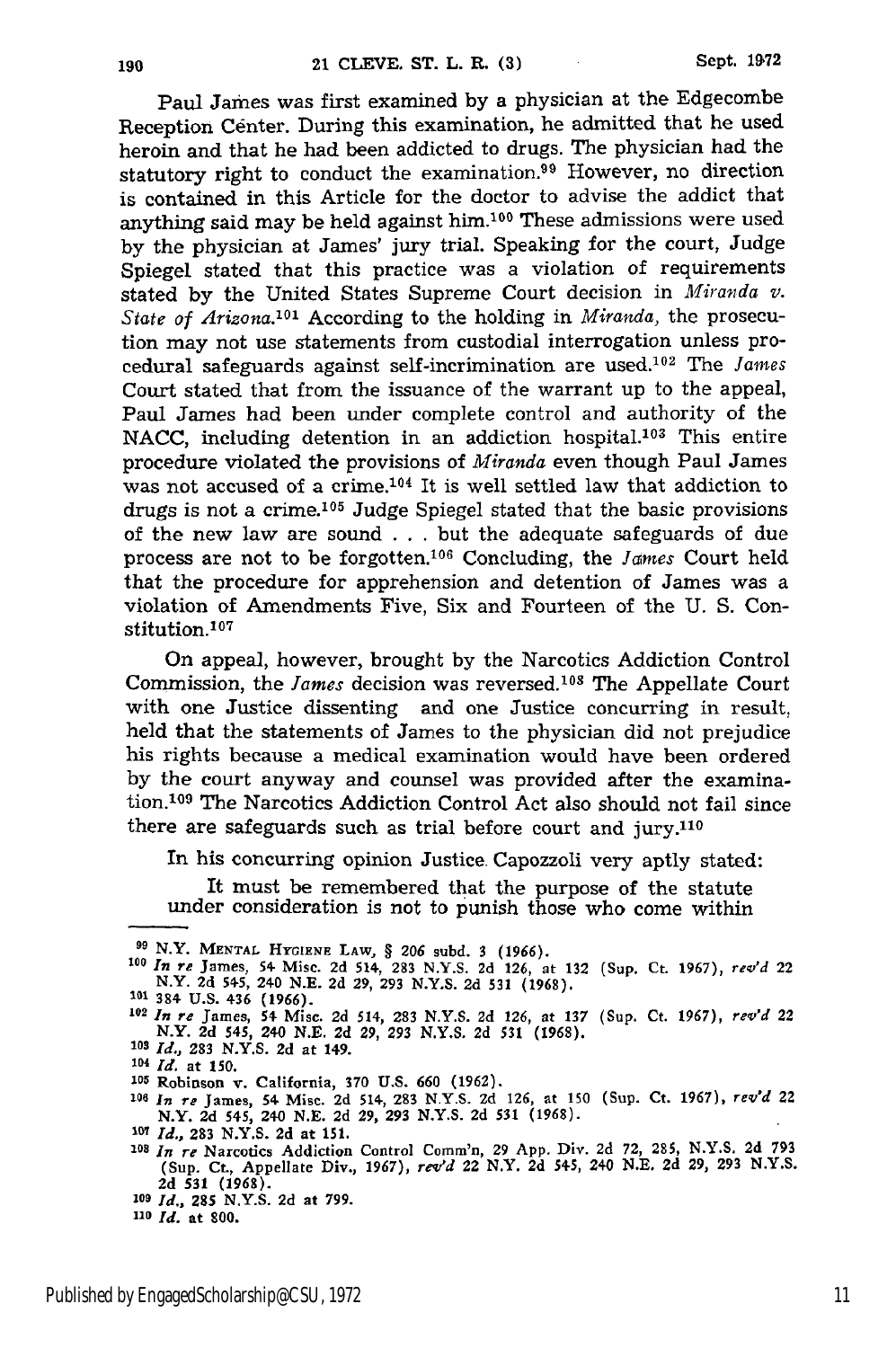its terms as narcotic addicts, but, rather, to concentrate on curing them. $^{111}$ 

And quoting from *Chapman v. California,112* Justice Capozzoli continued:

**...** We conclude that there may be some constitutional errors which in the settling of a particular case are so unimportant and insignificant that they may, consistent with the Federal Constitution, be deemed harmless, not requiring the automatic reversal of the conviction.<sup>113</sup>

James then moved for the Court of Appeal to stay his commitment which was granted.114 The motion trying to vacate the stay by the NACC was denied<sup>115</sup> setting the stage for the final appeal of Paul James' commitment.

Judge Kenneth Keating, speaking for the majority of the court in *Narcotic Addiction Control Commission v. James <sup>16</sup>*agreed with the holding of the Supreme Court, Trial Term, N. Y. County<sup>117</sup> and stated:

The Fourteenth Amendment to the Constitution of the United States provides that no person shall be deprived of liberty without due process of law. The detention of this appellant, who was charged with no crime, against his will for a period of three days, without notice of the nature of the proceeding and an opportunity to contest the finding upon which the determination to restrain his liberty was predicated, is contrary to our most fundamental notions of fairness and constitutes a deprivation of liberty without due process of law.118

and

**...** the state may compel an individual to submit to rehabilitative confinement. We hold, however, that provisions of section 206 of the Mental Hygiene Law as they affect the proceedings leading up to confinement are unconstitutional, ... which requires a reversal here.<sup>119</sup>

The court noted that the particular provisions in the act in question have been amended and obviated as to future cases.<sup>120</sup>

- **<sup>113</sup>***In re* Narcotics Addiction Control Comm'n, 29 **App.** Div. 2d **72, 285** N.Y.S. 2d 793 (Sup. Ct., Appellate Div., 1967), *rwd* 22 N.Y. 2d 545, 240 **N.E.** 2d **29, 293 N.Y.S. 2d 531 (1968).**
- **<sup>114</sup>***In re* Narcotics Addiction Control Comm'n, 21 N.Y. 2d 862, **236, N.E.** 2d 166, 288 **N.Y.S. 2d** 1013 **(1968).**
- **<sup>115</sup>***In re* Narcotics Addiction Control Comm'n, 22 N.Y. 2d 877, **239 N.E.** 2d 920, **293 N.Y.S. 2d 336 (1968).**
- **<sup>116</sup>***In re* Narcotics Addiction Control Comm'n, 22 N.Y. 2d 545, 240 **N.E. 2d** 29, 293 **N.Y.S.** 2d 531 **(1968).**
- **<sup>117</sup>***In re* James, 54 Misc. **2d** 514, **283 N.Y.S. 2d 126** (Sup. Ct. 1967) *re'd* 22 N.Y. **2d** 545, 240 **N.E.** 2d 29, 293 **N.Y.S.** 2d **531** (1968).
- **1s** *Id.,* 22 N.Y. 2d at **552.**

**<sup>1&</sup>quot;1** *Id.* at **801.**

**<sup>112 386</sup> U.S. 18** (1967).

**<sup>119</sup>***Id.* **at 553,** 554.

**<sup>120</sup> N. Y. MENTAL HYGIENE LAW** § **206** (L. **1968,** ch. **772).**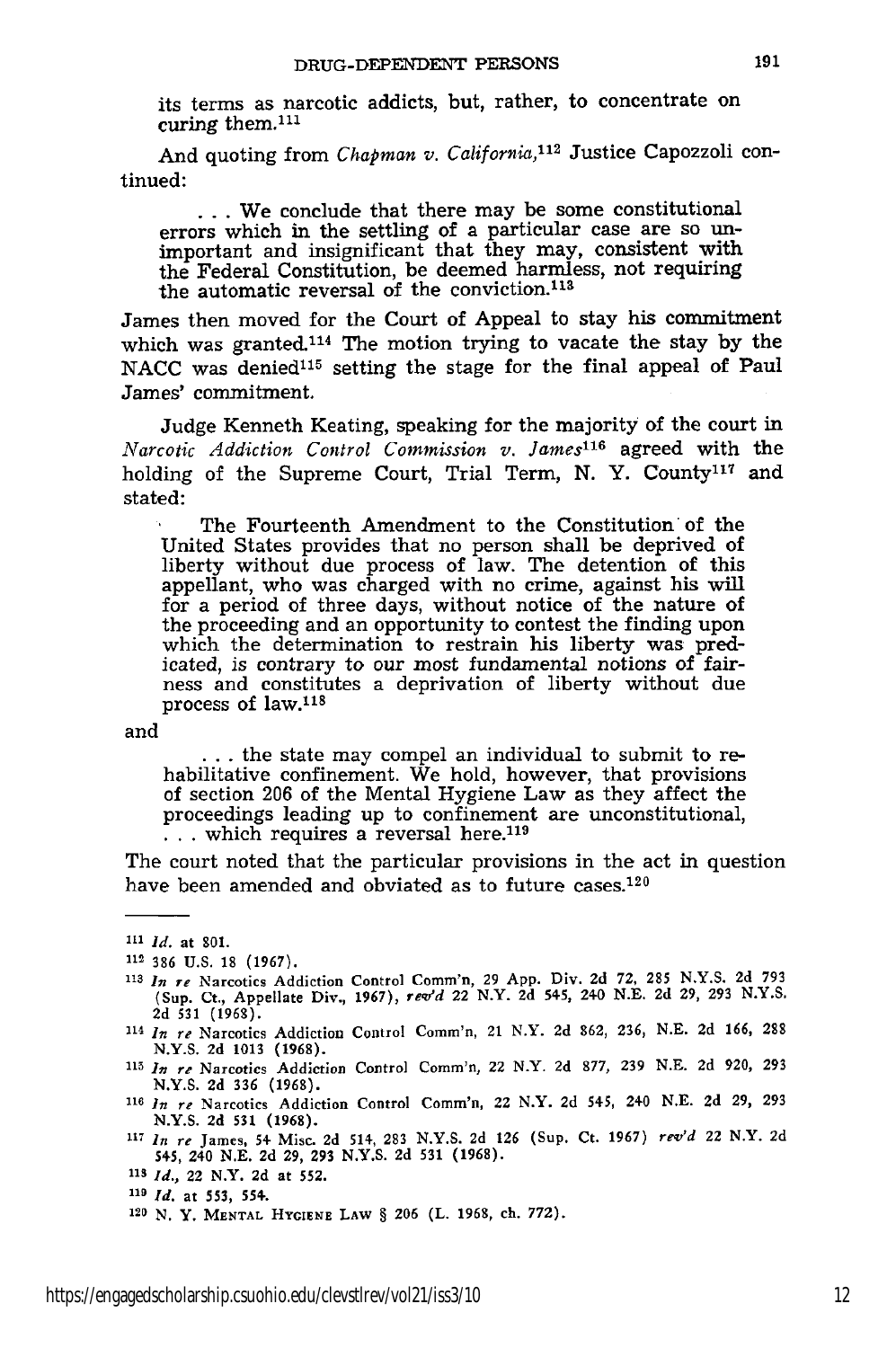In the *James* decision, the addict had not committed a crime. In subsequent New York cases the section of the Mental Hygiene Law dealing with addicts who have committed crimes<sup>121</sup> were also held unconstitional<sup>122</sup> and the statute was later amended to conform to various due process amendments of the Constitution.<sup>123</sup> It should be noted that one addict released pursuant to the *James* decision returned to the court three months later and repetitioned for his own admission, saying that he needed the assistance of the program.<sup>124</sup>

#### California and **Its Different Result**

The California Narcotics  $Law<sub>125</sub>$  which was the model for the New York law was designed by the legislature to rehabilitate the addict, not just effectuate a temporary cure. $126$  However, the rulings of the California courts on the constitutionality of the statutes have been opposite those of the New York courts. In the California cases with factual situations similar to *James,* the courts have held that the requirements stated in *Miranda* do not apply.<sup>127</sup> The reasons given were stated by Associate Justice Kingsley in *People v. Garcia*<sup>128</sup> when he said:

**. . .** the *Escobedo-Dorado-Miranda* rules do not apply to interrogation by a physician conducted solely as a part of a statutorily required medical examination designed to de-... here the examination was not by an agent of the police and was of a nature that, usually, cannot be intelligently conducted without some interrogation of the examinee or matters that are likely to be "incriminating." The evils discussed. .. in *Miranda* do not exist in connection with such an examination.<sup>129</sup>

In the recent California case of *People v. Candelaria"30* Presiding Justice Files, agreeing in part with the appellate decision of *James,* stated for the court:

- 224 McDonald, *supra* note 11, at **18.**
- **125 CAL.** HEALTH **AND** SAFETY CODE **§§** 11390 *el seq.* West 1960) **; CAL.** WELFARE **ANO** INST. CODE **§§** 3100 *et seq.* (Deering **1970).**
- *<sup>126</sup>In re* Trummer, 60 Cal. 2d 658, 36 Cal. Rptr. 281, **388** P.2d 177 (1964) ; People v. Myers, **-** Cal. **3d -,** 100 Cal. Rptr. 612, at 616, 494. P. **2d** 684 (1972).
- **<sup>127</sup>**People v. Garcia, **268** Cal. App. **.2d** 712, 74 Cal. Rptr. **103** (1969).

<sup>121</sup>*Id., §§* **206** subd. 4, para. a; 208 subd. 2 **(1966).**

<sup>122</sup> People v. Fuller, *57* Misc. 2d **350, 292** N.Y.S. 2d **503** (Sup. Ct., Appellate Div. **1968),** rev'd 24 N.Y. 2d 292, 248 N.E. 2d 17, 300 N.Y.S. 2d 102 (1969) People v. Donaldson<br>25 N.Y. 2d 38, 250 N.E. 46, 302 N.Y.S. 2d 549 (1969) (this decision gave Fuller<br>retroactive application); People v. Gilmore, 37 App. Div. 2

**<sup>12</sup>**N.Y. **MENTAL HYGiENE** LAW § 206 subd. 4, para. a (amended April 24, 1970) §208 subd. 2 (amended May 22, 1969); see People v. Roston, 37 App. Div. 2d 624, 323 N.Y.S. 2d 634 (Sup. Ct., Appellate Div. June 23, 1971) where defendant was entitled to be accorded the procedures provided in § 208.

<sup>&#</sup>x27;28 **26S** Cal. App. **2d** 712, 74 Cal. Rptr. 103 (1969).

**<sup>220</sup>***Id.,* at 74 Cal. Rptr. 106. See also, People v. Clark, 272 Cal. App. 2d 294, 77 Cal. Rptr. **50** (1969) **;** People *v.* Engols, 275 Cal. App. 2d 307, 79 Cal. Rptr. **608** (1969). **130 18** Cal. App. 3d 754, **96** Cal. Rptr. 90 (1971).